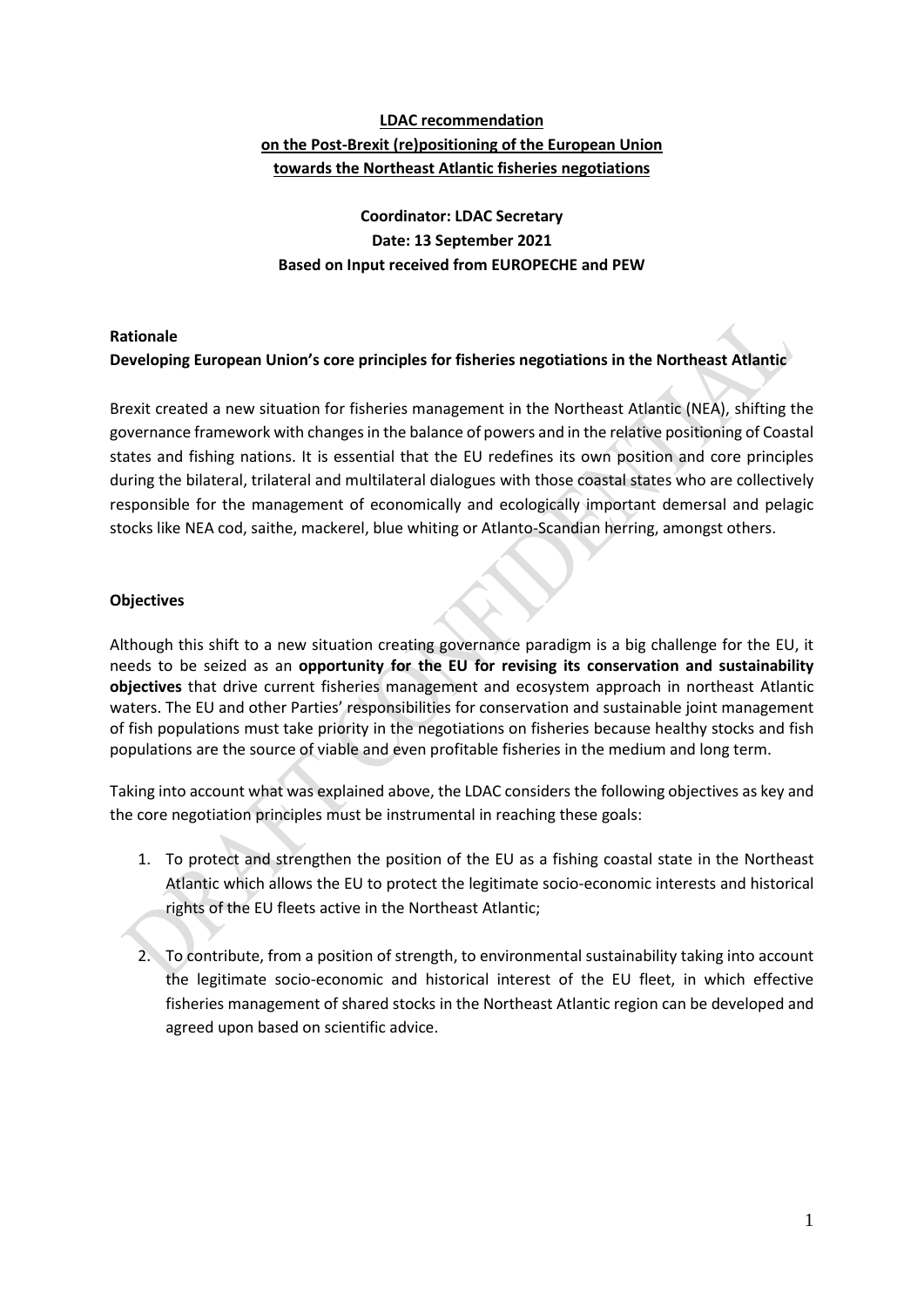## **Decalogue of Principles**

The present LDAC recommendation aims at formulating ten core principles of the EU in light of the new post-Brexit reality in the Northeast Atlantic and international commitments taken by both the EU and the Coastal States involved. These 10 principles should serve as the basis forsetting the guidelines for the European Commission when negotiating arrangements for demersal and pelagic stocks with Coastal states and in the context of NEAFC:

- 1. **Implementing an ecosystem-focused approach**: In addition to maximising long-term sustainable yields, the EU must cooperate with other Coastal states to conserve biodiversity and ecosystem health, considering the impact of fishing activity on both fish populations and on the whole ecosystem. Likewise, environmental pressures, such as climate change, that account for changes in the state of the ecosystem must be explicitly addressed as they have a direct impact on the distribution of fish populations and on their management.
- 2. **Implementing a precautionary approach:** As defined by the United Nations Fish Stock Agreement 1 (UNFSA, 1995), when the available data and information are uncertain, unreliable or inadequate, decision makers should engage in more cautious management, and a lack of scientific certainty cannot preclude management action. Similarly, the failure to agree relative shares in pelagic fisheries, and resulting overfishing, demands a more precautionary approach to TAC-setting. However, any TAC setting decision must be made on a multilateral basis and binding to all parties concerned ensuring level playing field and avoiding unilateral action from other countries.
- 3. **Multi-annual management** should be the underlying principle by default. Although details will need to be revisited regularly, all stakeholders benefit from agreeing to and working toward longterm sustainable management objectives. That includes stable sharing arrangements, long-term management strategies that include harvest control rules for setting catch limits, a robust monitoring and evaluation scheme, a periodic review process, and any necessary mechanisms to transition from previous arrangements to a new system.
- 4. **Participation of all stakeholders and transparency of decision-making.** The EU should convince other Coastal states to make the current Coastal States negotiations process more inclusive and transparent. The process should be consistent with the obligations and rights under the Convention on Access to Information, Public Participation in Decision-Making and Access to Justice in Environmental Matters<sup>2</sup> (Aarhus Convention, 1998). Management proposals, negotiations and decisions should be made transparently, with access guaranteed for all stakeholders, including the fishing industry, civil society organisations and other interested parties. In addition, citizens of the EU and of other coastal states involved must be able to scrutinise management decisions. The joint management measures, the scientific advice underpinning them and the positions of the different parties involved must be made available and actively disseminated to those interested in reviewing them.

<sup>1</sup> [UN, Agreement for the Implementation of the Provisions of the United Nations Convention on the Law of the](https://www.un.org/Depts/los/convention_agreements/texts/fish_stocks_agreement/CONF164_37.htm)  [Sea of 10 December 1982 Relating to the Conservation and Management of Straddling Fish Stocks and Highly](https://www.un.org/Depts/los/convention_agreements/texts/fish_stocks_agreement/CONF164_37.htm)  [Migratory Fish Stocks](https://www.un.org/Depts/los/convention_agreements/texts/fish_stocks_agreement/CONF164_37.htm)

<sup>&</sup>lt;sup>2</sup> UNECE, Convention on Access to Information, Public Participation in Decision-Making and Access to Justice in [Environmental Matters \(Aarhus Convention, 1998\)](https://www.unece.org/env/pp/treatytext.html)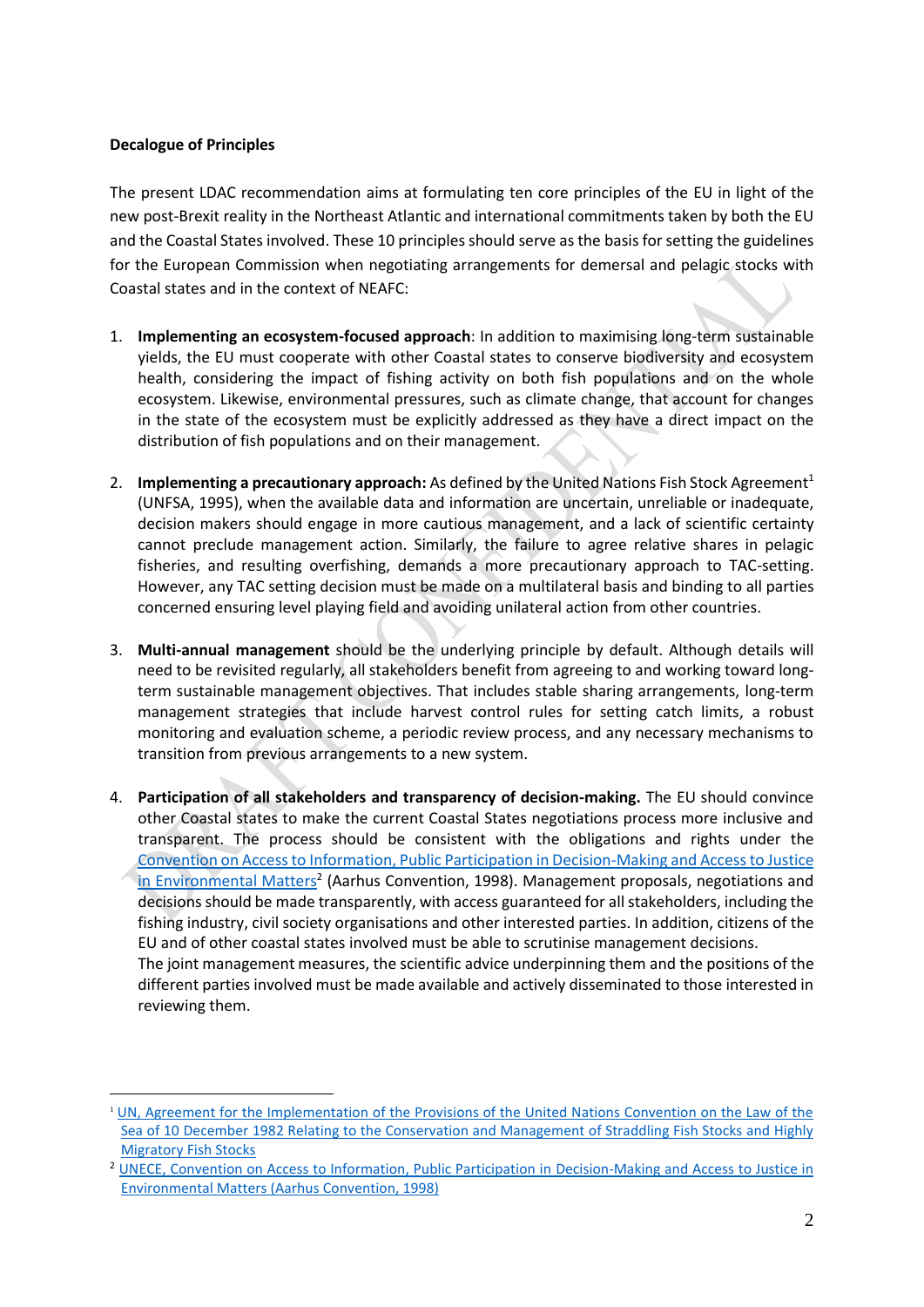#### **5. Role of the Council**

5.1. The EU should seek to redefine the mandates given by the Council to the European Commission taking into account the regional aspects based on those given for the Brexit negotiations for all Northeast Atlantic Coastal States' negotiations.

5.2. The EU Council should be directing and leading the preparation, formulation and approval of fisheries negotiations. Therefore, it would be advisable for the Council to provide a higher level of detail in the mandate. Likewise, the Council should play a more proactive role in monitoring and supervising the negotiation process conducted by the European Commission.

#### **6. Linkage to market**

6.1. The EU must ensure that fisheries negotiations with other coastal states in the Northeast Atlantic - bilateral of multilateral - are not taken as a stand-alone exercise. Implicitly and explicitly, the EU should make it clear that fisheries negotiations with the other coastal states have to be seen as directly and consequently linked with the wider negotiations on trade and market access.

6.2. The EU is globally the largest and most attractive import market of seafood and must use its market strength to protect the interests of its fishing fleet and to prevent and deter coastal states from breaching their commitments or agreements.

#### 6.3. Link to EEA Agreements:

The Financial Mechanism for the EEA has traditionally separated market access from access to fish resources and fishing grounds. However, as constantly and successfully been argued by the European Union during the Brexit negotiations, trade agreements with neighbouring third countries must have a direct link with negotiations on fisheries access, and therefore cannot be disconnected. This is based on the principle of reciprocity in international relations and treaties. Fisheries must therefore be placed more centrally in the EEA financial mechanism and implementing Protocols since its role and presence is almost negligible under the current mandates.

## **7. Level playing field**

7.1. The EU should seek a level playing field between the EU fishing industry and the fishing industry of the other coastal states in the management of NE Atlantic fisheries, in particular in terms of non-discriminatory treatment in fisheries management and in investment/foreign ownership opportunities. The EU might use its market power to influence this process.

7.2. The EU must work on reciprocal free access to waters, ports, business ownership, investments and services based on the principle of reciprocity enshrined in international relations and treaties. At this moment EU nationals can only own a minority share in a fishing company in Norway, Faroe Islands and Iceland, whereas a Norwegian, Faroe or Icelandic national can fully own EU fishing companies. Such imbalanced situations must not be allowed anymore. Furthermore, the EU must prevent any asymmetric situation leading to discriminatory cases such as economic link requirements for foreign owned vessels.